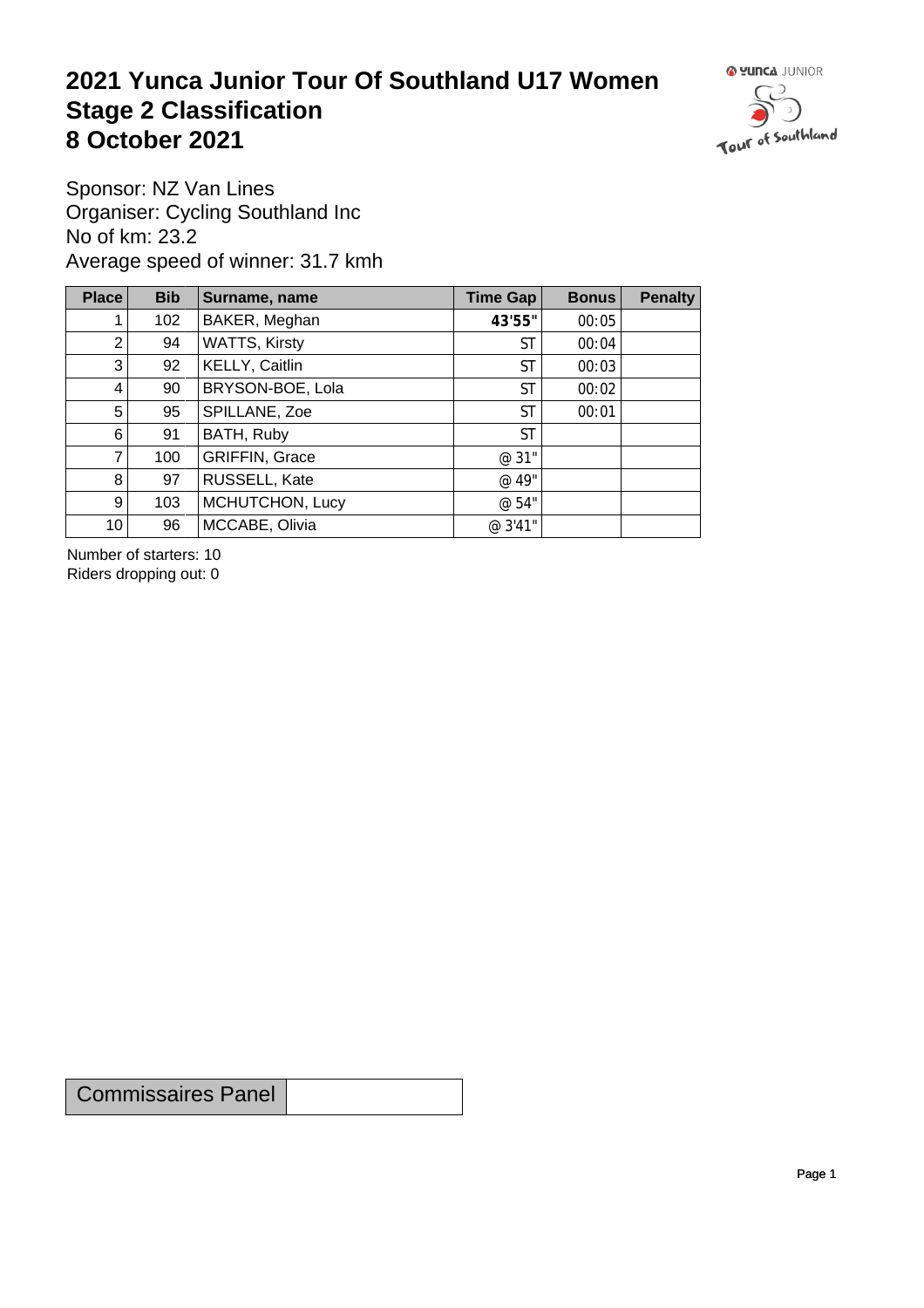## **2021 Yunca Junior Tour Of Southland U17 Women General Classification (Stage 2)**<br> **8 October 2021 8 October 2021**



Organiser: Cycling Southland Inc

| Place          | <b>Bib</b> | Surname, name        | <b>Time Gap</b> |
|----------------|------------|----------------------|-----------------|
|                | 102        | BAKER, Meghan        | 49'19"          |
| 2              | 92         | KELLY, Caitlin       | @ 05"           |
| 3              | 95         | SPILLANE, Zoe        | @ 07"           |
| 4              | 90         | BRYSON-BOE, Lola     | @ 09"           |
| 5              | 94         | <b>WATTS, Kirsty</b> | @ 10"           |
| 6              | 91         | BATH, Ruby           | @ 18"           |
| $\overline{7}$ | 100        | GRIFFIN, Grace       | @ 55"           |
| 8              | 97         | RUSSELL, Kate        | @ 1'13"         |
| 9              | 103        | MCHUTCHON, Lucy      | @ 1'30"         |
| 10             | 96         | MCCABE, Olivia       | @ 4'24"         |

Commissaires Panel